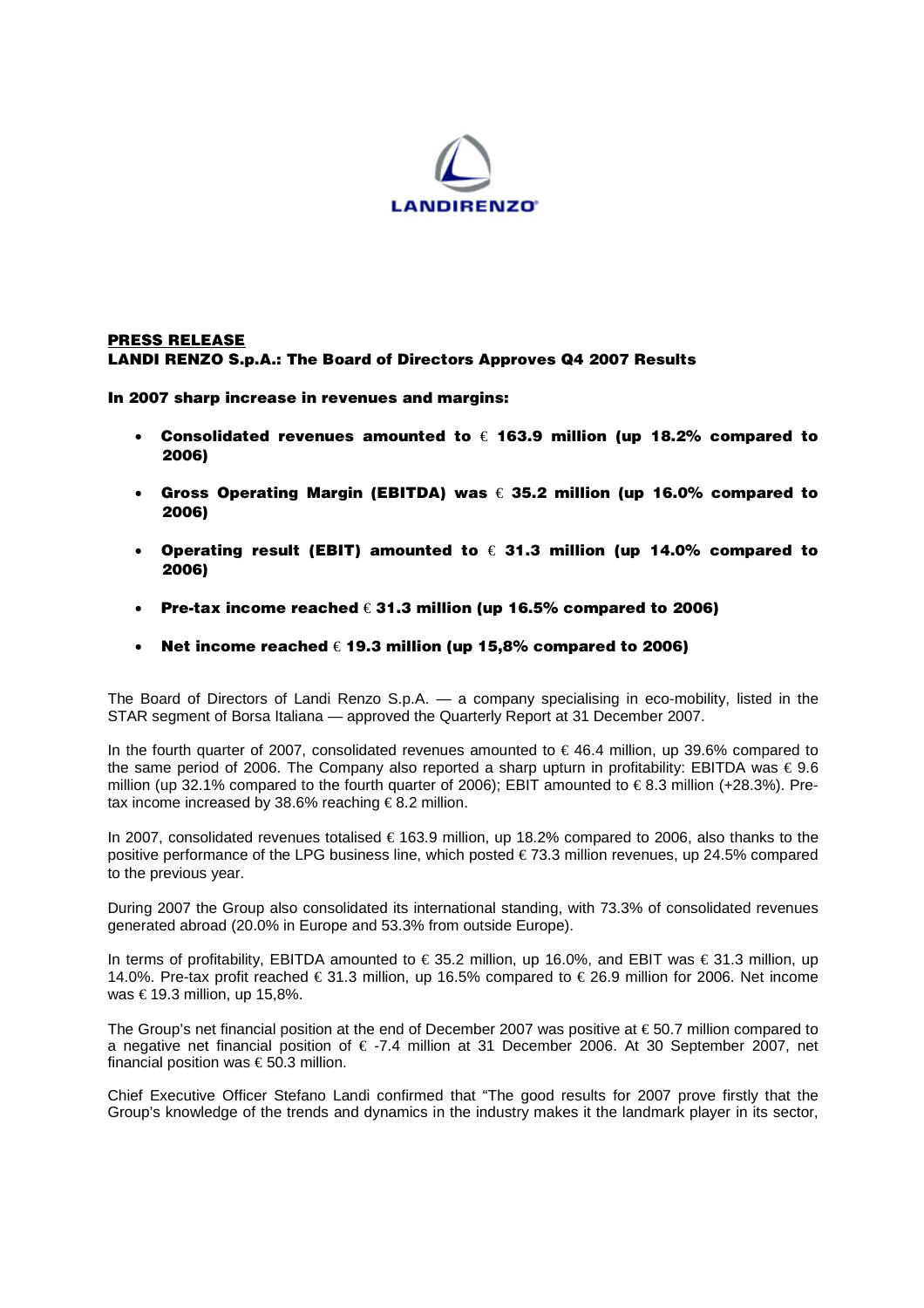

and also confirm the validity of its business model and growth strategies. In the future we are confident - Landi continues - that we will also be able to achieve margins and growth which will comply with those obtained last year".

*Landi Renzo is the world leader in the sector of components and LPG and CNG fuel systems for motor vehicles.* 

*Based in Cavriago (Reggio Emilia) and with more than 50 years' experience in the sector, Landi Renzo is distinguished by the sustained growth of its revenues and the extent of its international operations, with a presence in over 50 countries. Exports accounted for more than 70.0% of the Company's sales in 2007. Landi Renzo S.p.A. has been listed in the STAR segment of Borsa Italiana since June 2007.* 

*The manager responsible for preparing the company's financial reports, Paolo Cilloni, declares, pursuant to paragraph 2 of Article 154-bis of the Consolidated Law on Finance, that the accounting information contained in this press release corresponds to the document results, books and accounting records.*

Investor Relations:<br>Pierpaolo Marziali Landi Renzo Investor Relator<br>
Investorrelationslandi.it@landi.it m.lastrico@barabino.it Investorrelationslandi.it@landi.it +39 0522 94 33 +39.02.72.02.35.35

Barabino & Partners<br>Marco Lastrico

Press Contacts: Barabino & Partners Federico Vercellino f.vercellino@barabino.it +39.02.72.02.35.35

Cavriago (RE), 14 February 2008

This press release is a translation, the Italian version will prevail.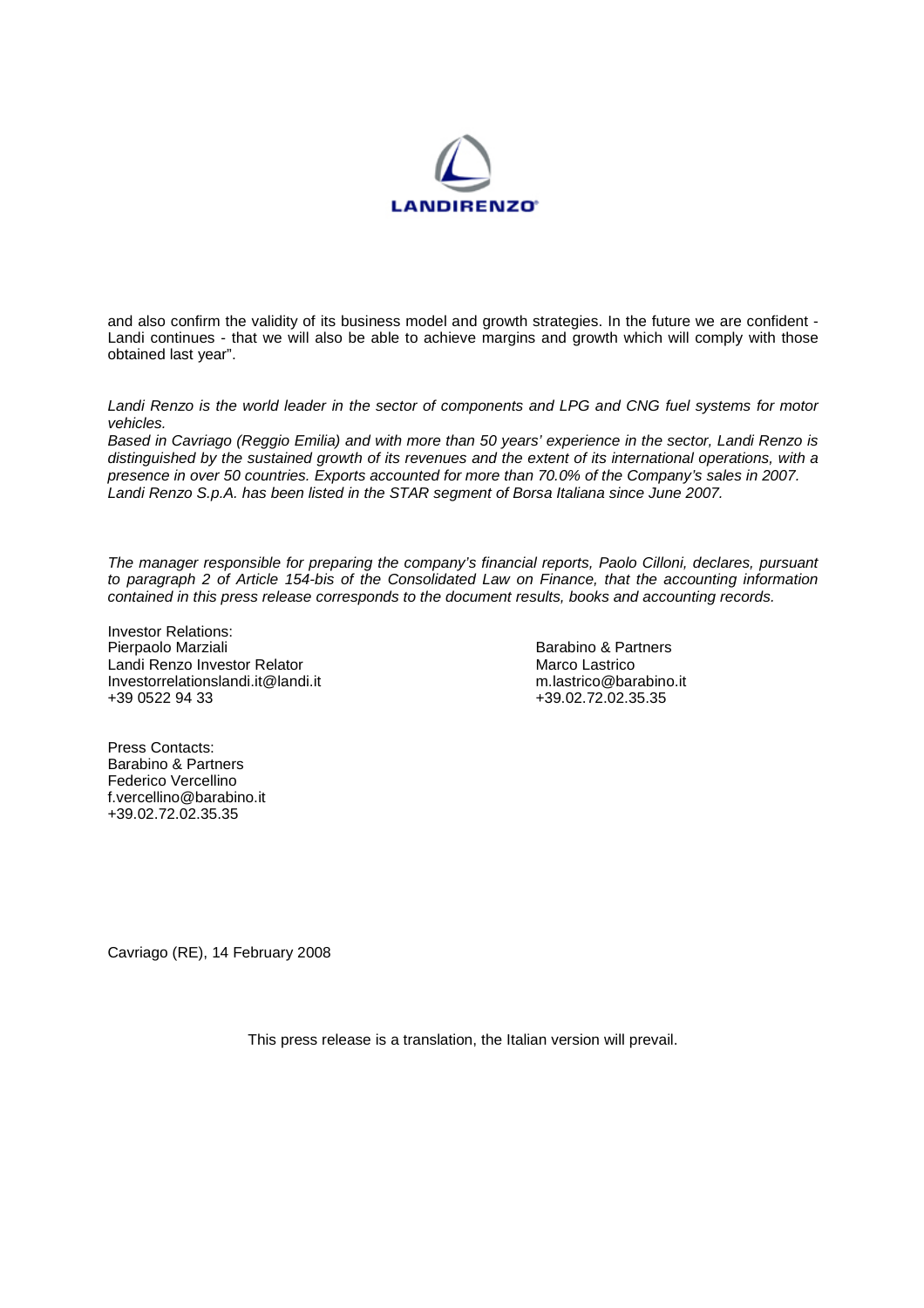

## **Landi Renzo S.p.A. consolidated balance sheet**

| <b>ASSETS (thousands of Euros)</b>                          | 31 December 2007  | 31 December 2006 |
|-------------------------------------------------------------|-------------------|------------------|
| <b>Non-current assets</b>                                   |                   |                  |
| Property, plant and equipment                               | 14.949            | 24.581           |
| Investment property                                         |                   | 879              |
| Development expenditure                                     | 1.844             | 1.095            |
| Goodwill                                                    | 2.988             | 2.988            |
| Other intangible assets with finite useful lives            | 1.292             | 637              |
| Other non-current financial assets                          | 75                | 102              |
| Deferred tax assets                                         | 1.900             | 1.193            |
| <b>Total non-current assets</b>                             | 23.048            | 31.475           |
| <b>Current assets</b>                                       |                   |                  |
|                                                             |                   |                  |
| Trade receivables<br>Inventories                            | 41.752            | 21.371           |
| Other receivables and current assets                        | 33.072<br>8.872   | 32.161<br>7.368  |
|                                                             | 88                |                  |
| Other receivables and current assets - related parties      | 205               |                  |
| Current financial assets                                    |                   | 188              |
| Cash and cash equivalents<br><b>Total current assets</b>    | 58.142<br>142.131 | 9.771<br>70.858  |
|                                                             |                   |                  |
| <b>TOTAL ASSETS</b>                                         | 165.179           | 102.333          |
| <b>EQUITY AND LIABILITIES (thousands of Euros)</b>          | 31 December 2007  | 31 December 2006 |
| Equity attributable to the shareholders of the parent       |                   |                  |
| Share capital                                               | 11.250            | 2.500            |
| Other reserves                                              | 74.366            | 24.214           |
| Profit for the period/year                                  | 19.509            | 16.680           |
| Total equity attributable to the shareholders of the parent | 105.125           | 43.394           |
|                                                             |                   |                  |
| <b>Minority interests</b>                                   | 114               | 160              |
| <b>TOTAL EQUITY</b>                                         | 105.239           | 43.554           |
|                                                             |                   |                  |
| <b>Non-current liabilities</b>                              |                   |                  |
| Bank loans                                                  | 1.971             | 5.673            |
| Other non-current financial liabilities                     | 632               | 7.083            |
| Provisions for risks and charges                            | 475               | 611              |
| Defined benefit plans                                       | 1.948             | 2.419            |
| Deferred tax liabilities                                    | 1.670             | 3.318            |
| <b>Total non-current liabilities</b>                        | 6.696             | 19.105           |
| <b>Current liabilities</b>                                  |                   |                  |
| Bank overdraft and short-term loans                         | 4.687             | 3.207            |
| Other current financial liabilities                         | 163               | 1.212            |
| Trade payables                                              | 39.698            | 24.447           |
| Trade payables - related parties                            | 2.780             | 3.178            |
| <b>Tax liabilities</b>                                      | 2.471             | 2.690            |
| Other current liabilities                                   | 3.089             | 2.352            |
| Other current liabilities - related parties                 | 356               | 2.588            |
| <b>Total current liabilities</b>                            | 53.244            | 39.674           |
|                                                             |                   |                  |
| TOTAL LIABILITIES AND EQUITY                                | 165.179           | 102.333          |